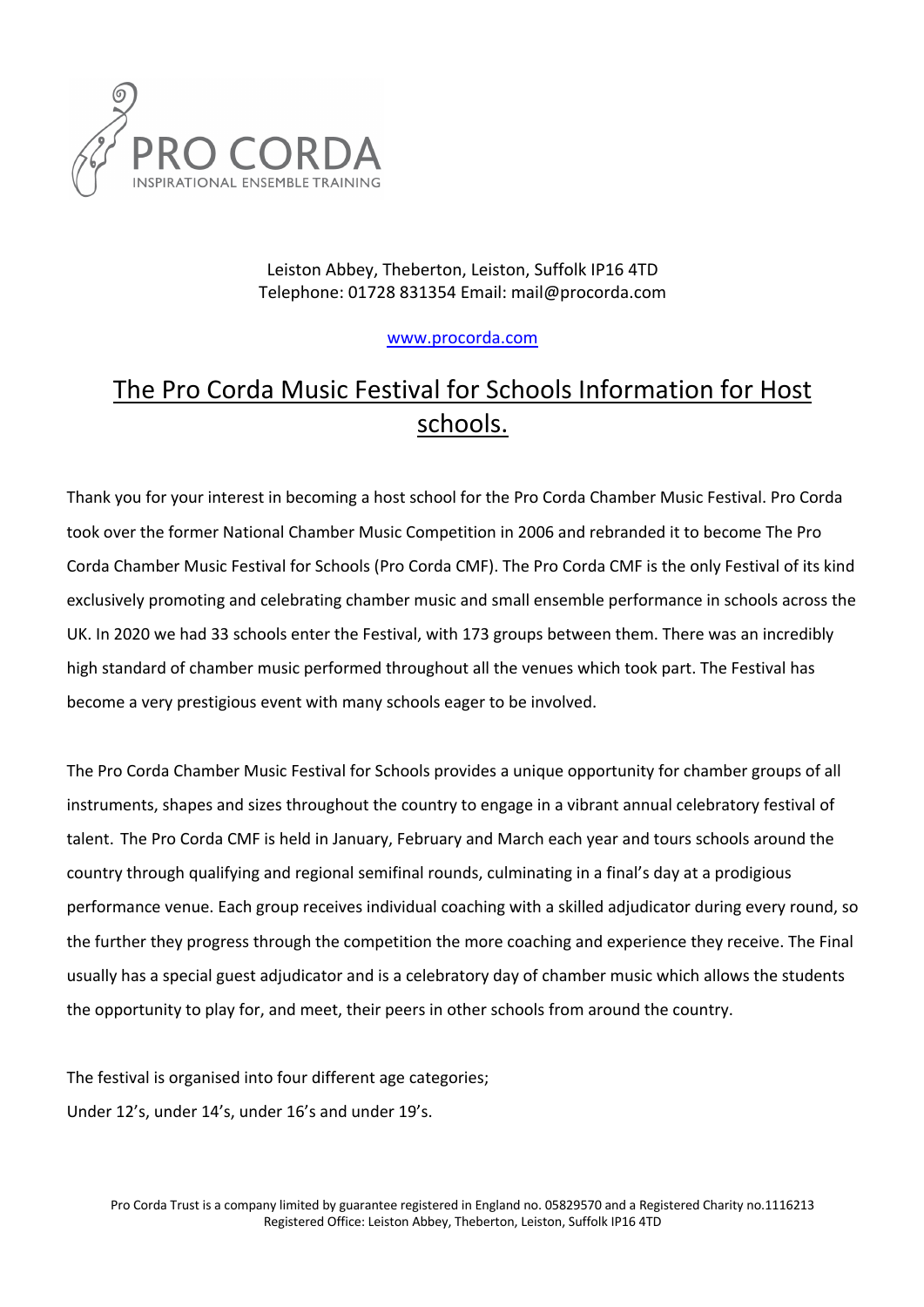Below is some information about hosting the festival at your school, based on questions we are most asked.

- We will give you a choice of dates in late January, February and March for your school to host. You just need to let us know when is most convenient for you. We aim to get these dates in the schedule before the end of summer term in the year before the festival.
- Your school can choose to host just a qualifying round or a semi-final round, or both.
- We organise the schedule for the days that the other schools come to you and take care of all the administration, including answering visiting schools' questions, so you don't have to.
- For the rounds, one of our very experienced adjudicators will attend, who will score the groups and offer coaching to help improve their performance.
- When we send out the entry forms we also publish the list of the host schools on our website. The other schools then choose where they would like to attend, depending on location and convenience. We would know the exact schools and student numbers attending once the entry forms are back and will provide you with full information.
- A typical day lasts from around 10am to around 4pm, depending on number of entrants. We will provide you with a full timetable and a list of students and staff attending prior to their arrival. You would not be expected to ligase with the visiting schools.
- Regarding staffing, we usually send one experienced adjudicator. The other schools that attend send their own staff to accompany their children. Again, we will tell you nearer the time exactly who is coming.
- We would need one large performance space with a tuned concert piano and one warm up room.